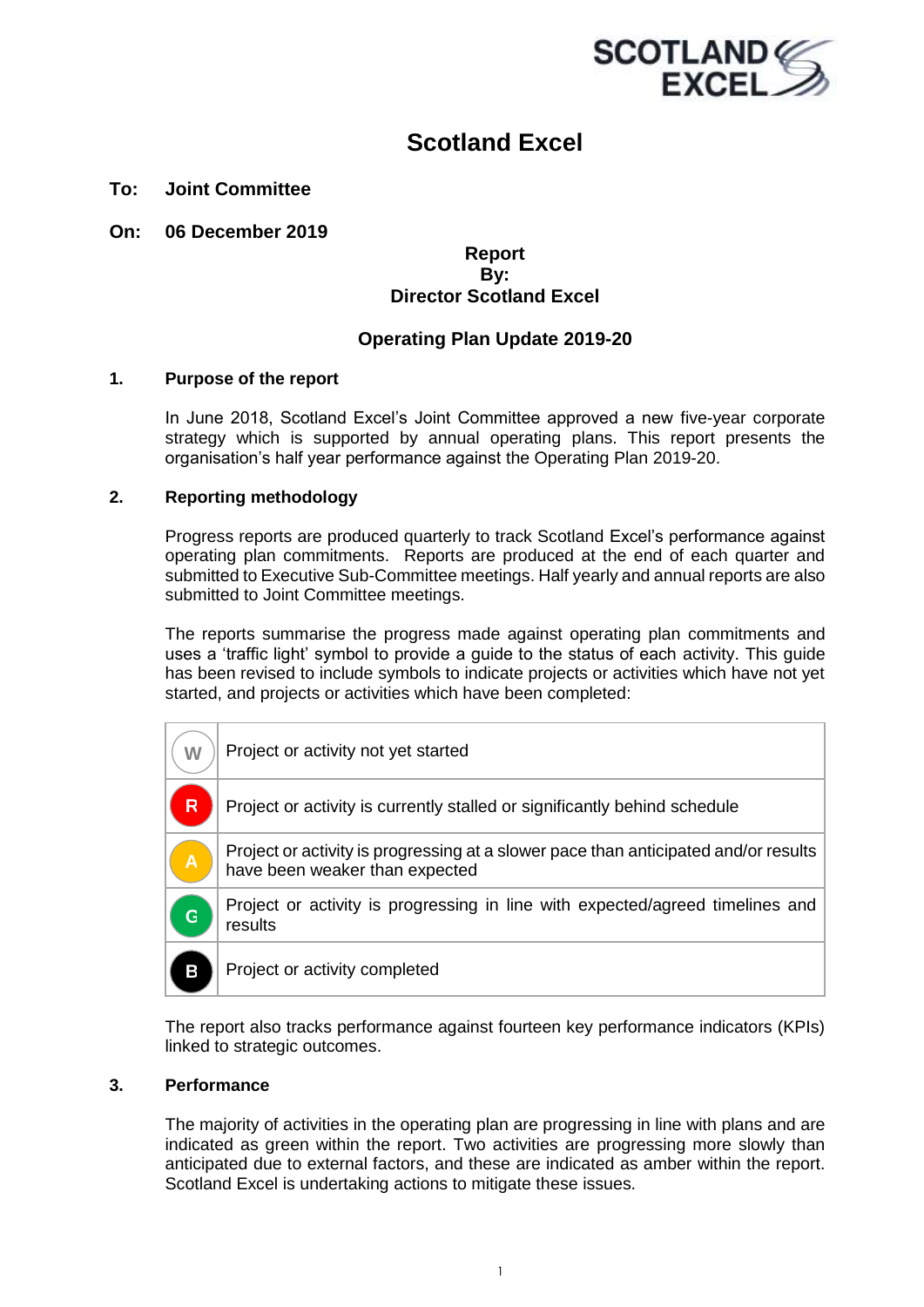Three activities were completed during the first two quarters and are indicated as black within the report. Five activities indicated as white will commence in the latter part of this financial year or during 2019-20. Most of these activities have dependencies on the outcome of other actions being undertaken as part of the 2019-20 Operating Plan.

#### **4. Recommendation**

The members of the Joint Committee are invited to note Scotland Excel's performance in the delivery of the Operating Plan 2019-20.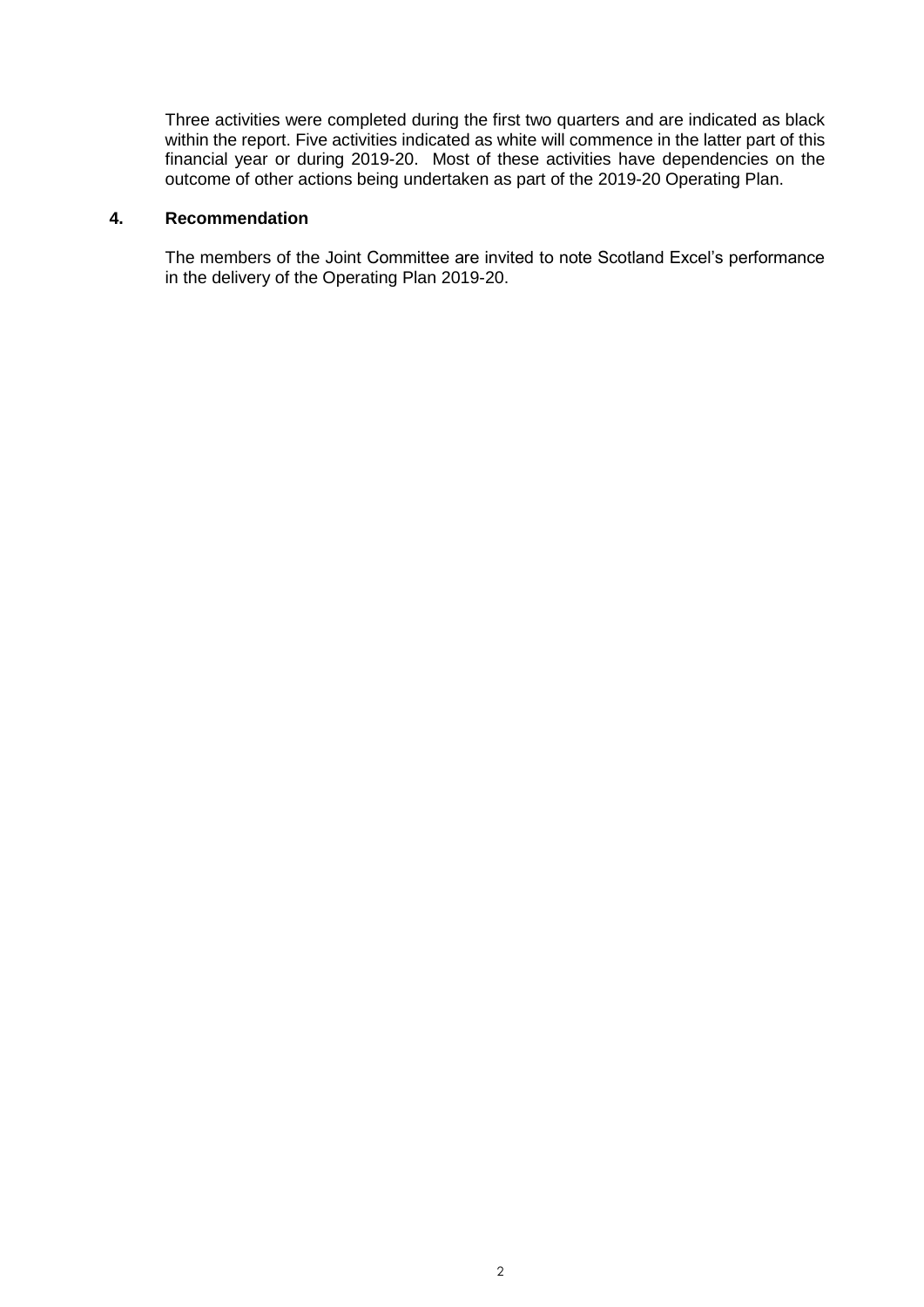

**Half Year Progress Report**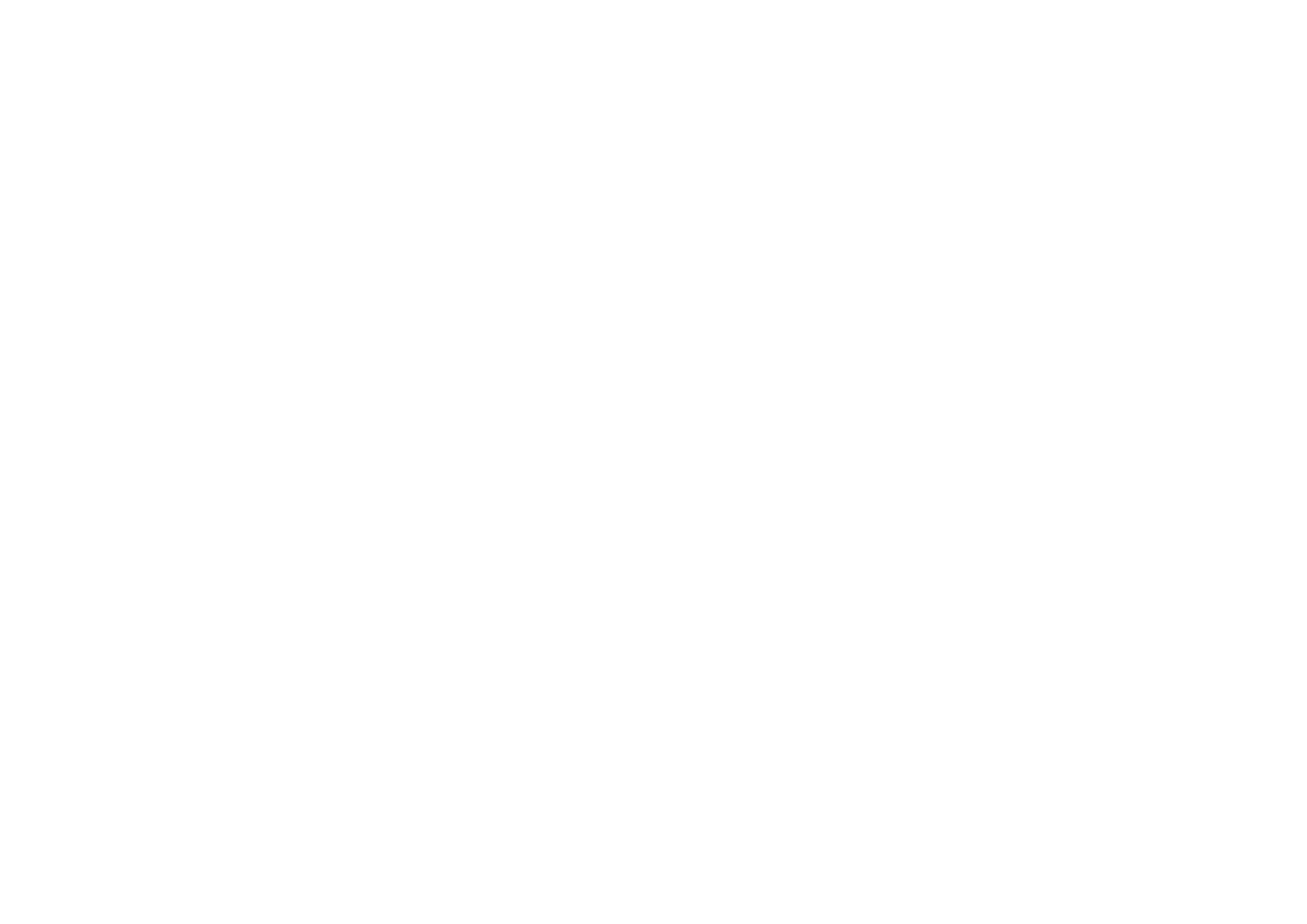| <b>Strategic Objective</b>                                                                           | <b>Commitment</b>                                                                                                                                                                                              | <b>RAG status</b> | <b>Progress summary</b>                                                                                                                                                                                                                                                                                                                                                                                                                                                                                                 |
|------------------------------------------------------------------------------------------------------|----------------------------------------------------------------------------------------------------------------------------------------------------------------------------------------------------------------|-------------------|-------------------------------------------------------------------------------------------------------------------------------------------------------------------------------------------------------------------------------------------------------------------------------------------------------------------------------------------------------------------------------------------------------------------------------------------------------------------------------------------------------------------------|
|                                                                                                      | • Continue to engage directly with local authority<br>services to identify new collaborative procurement<br>opportunities                                                                                      | G                 | • The first of two new framework opportunities,<br>identified through engagement with catering<br>managers, was delivered in Q2. The framework for<br>fresh bread and rolls was awarded in August 2019,<br>and will be followed by a framework for fruit and<br>vegetables in early 2020. Scotland Excel's<br>Operating Supplies and Services (OSS) team has<br>been engaging with procurement and services<br>staff to support the uptake of small value contracts<br>and identify requirements for future frameworks. |
| 1.1 Deliver a programme of                                                                           | • Complete the tender process for a new build<br>residential housing framework on behalf of<br>participating local authorities and market this<br>effectively to local authorities and housing<br>associations | G                 | • The new build residential housing framework was<br>awarded to 19 suppliers, including 12 Scottish SMEs,<br>in August 2019. Extensive marketing and<br>engagement activity is underway to support<br>uptake by councils and housing associations.                                                                                                                                                                                                                                                                      |
| collaborative procurement<br>to support early intervention<br>and the delivery of public<br>services | • Embed ownership for the National Care Home<br>Contract (NCHC) within Scotland Excel and refresh<br>the approach to this contract based on the<br>implementation of the NCHC Cost Model ©                     | G                 | • Scotland Excel took ownership of the National Care<br>Home Contract (NCHC) on 01 April 2019, and has<br>now agreed all contract management<br>arrangements with COSLA.                                                                                                                                                                                                                                                                                                                                                |
|                                                                                                      | • Complete the delivery of a framework for adult<br>care and support services and secure sustainable<br>funding for ongoing management of this contract                                                        | G                 | • Work to develop the adult care and support<br>framework continues. A full suite of tender<br>documents has been produced, and the tender<br>was advertised at the end of September 2019.                                                                                                                                                                                                                                                                                                                              |
|                                                                                                      | • Complete the Scottish Government funded project<br>to deliver guidance, procurement templates, and<br>terms and conditions to support the expansion of<br>early learning and childcare provision             | G                 | • Scotland Excel has delivered five regional sessions<br>to help local authorities use the guidance<br>documents for purchasing early learning and<br>childcare services. The sessions attracted a broad<br>range of attendees from procurement, early<br>learning and childcare quality teams, legal,<br>finance and other service areas. A first draft of the<br>procurement templates and terms and conditions<br>to support the guidance documents was submitted<br>to the Scottish Government in September 2019.   |

### **Goa1 1: Shaping the delivery of innovative public services**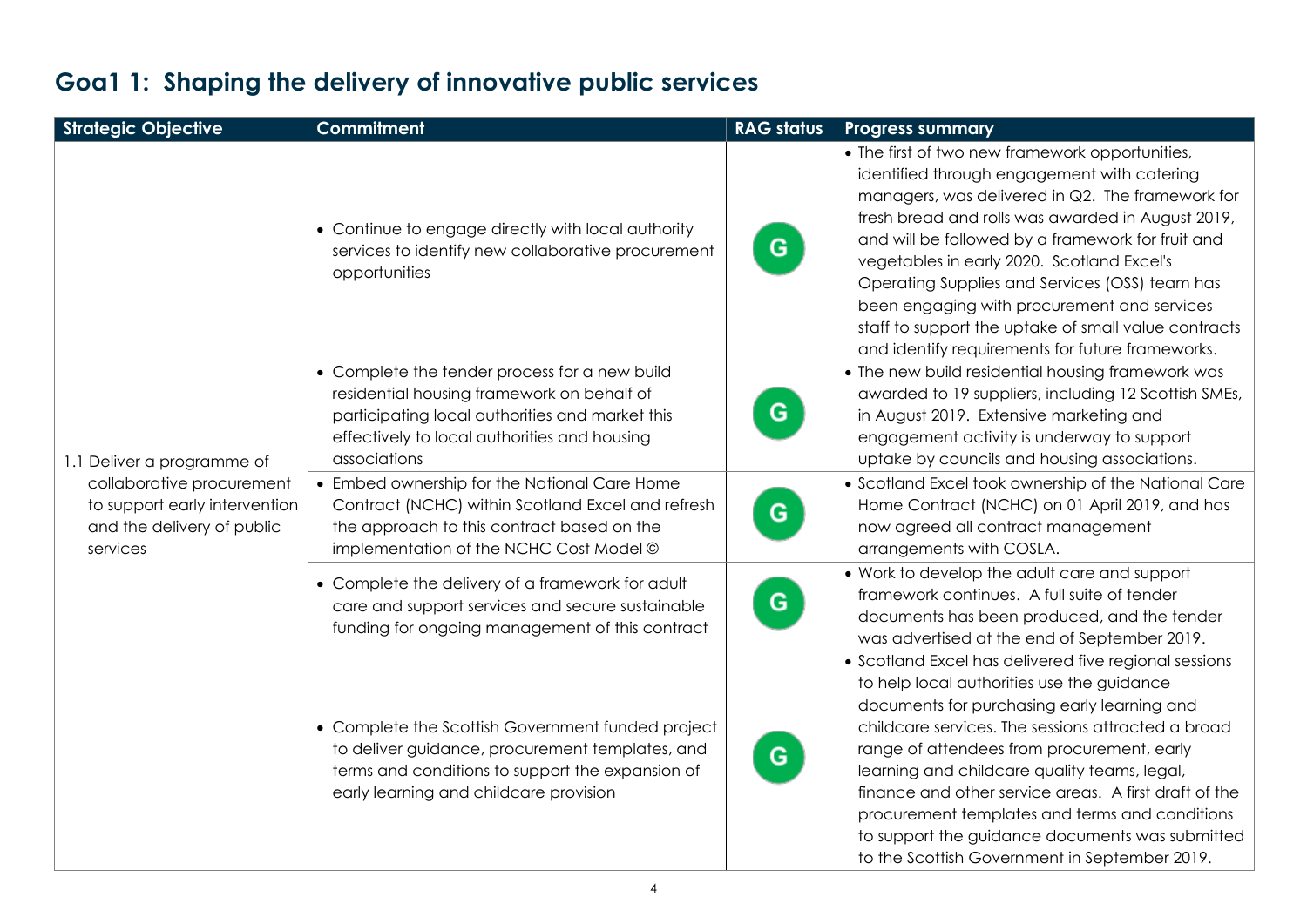|                                                                               | • Continue to develop and deliver contract and<br>supplier management (CSM) and key supplier<br>management (KSM) programmes which monitor<br>and enhance the performance of Scotland Excel<br>contracts                      | G | • The revised approach to contract and supplier<br>management (CSM) is now embedded across the<br>contract portfolio. Work is continuing on a sector-<br>wide key supplier management (KSM) programme,<br>and a meeting has been arranged with council<br>representatives and a key supplier in December to<br>explore options. Cross-sector partners have also<br>been invited to attend. |
|-------------------------------------------------------------------------------|------------------------------------------------------------------------------------------------------------------------------------------------------------------------------------------------------------------------------|---|--------------------------------------------------------------------------------------------------------------------------------------------------------------------------------------------------------------------------------------------------------------------------------------------------------------------------------------------------------------------------------------------|
|                                                                               | • Continue to identify opportunities to lead and/or<br>participate in national cross-sector procurement<br>opportunities and initiatives with partners in health,<br>further and higher education, and central<br>government | G | • Scotland Excel has been engaging with the<br>Scottish Government and Scottish Futures Trust (SFT)<br>on the development of public sector construction<br>frameworks. Regular meetings will continue to take<br>place to share information and avoid duplication.                                                                                                                         |
|                                                                               | • Continue to inform and support national<br>procurement policy in consultation with the local<br>government procurement community                                                                                           | G | • Regular reports continue to be provided to the<br>Scottish Government to inform their decisions on<br>Brexit preparations. In September 2019, Scotland<br>Excel gave evidence to the Scottish Parliament's<br>Justice Committee on secure care services for<br>children and young people.                                                                                                |
| 1.2 Deliver programmes which                                                  | • Complete the second cycle of Procurement &<br>Commercial Improvement Programme (PCIP)<br>assessments for all local authorities                                                                                             |   | • Procurement & Commercial Improvement<br>Programme (PCIP) assessments have now been<br>completed for all councils.                                                                                                                                                                                                                                                                        |
| lead and develop<br>professional, organisational<br>and commercial capability | • Develop and deliver a targeted programme of<br>sector-wide change projects based on<br>development needs identified by the second<br>cycle of PCIP assessments                                                             | G | • Three sector-wide change programmes are<br>currently in progress for contract and supplier<br>management, demand management and<br>developing councils. Further projects are being<br>discussed with the Procurement Improvement<br>Programme (PIP) steering group.                                                                                                                      |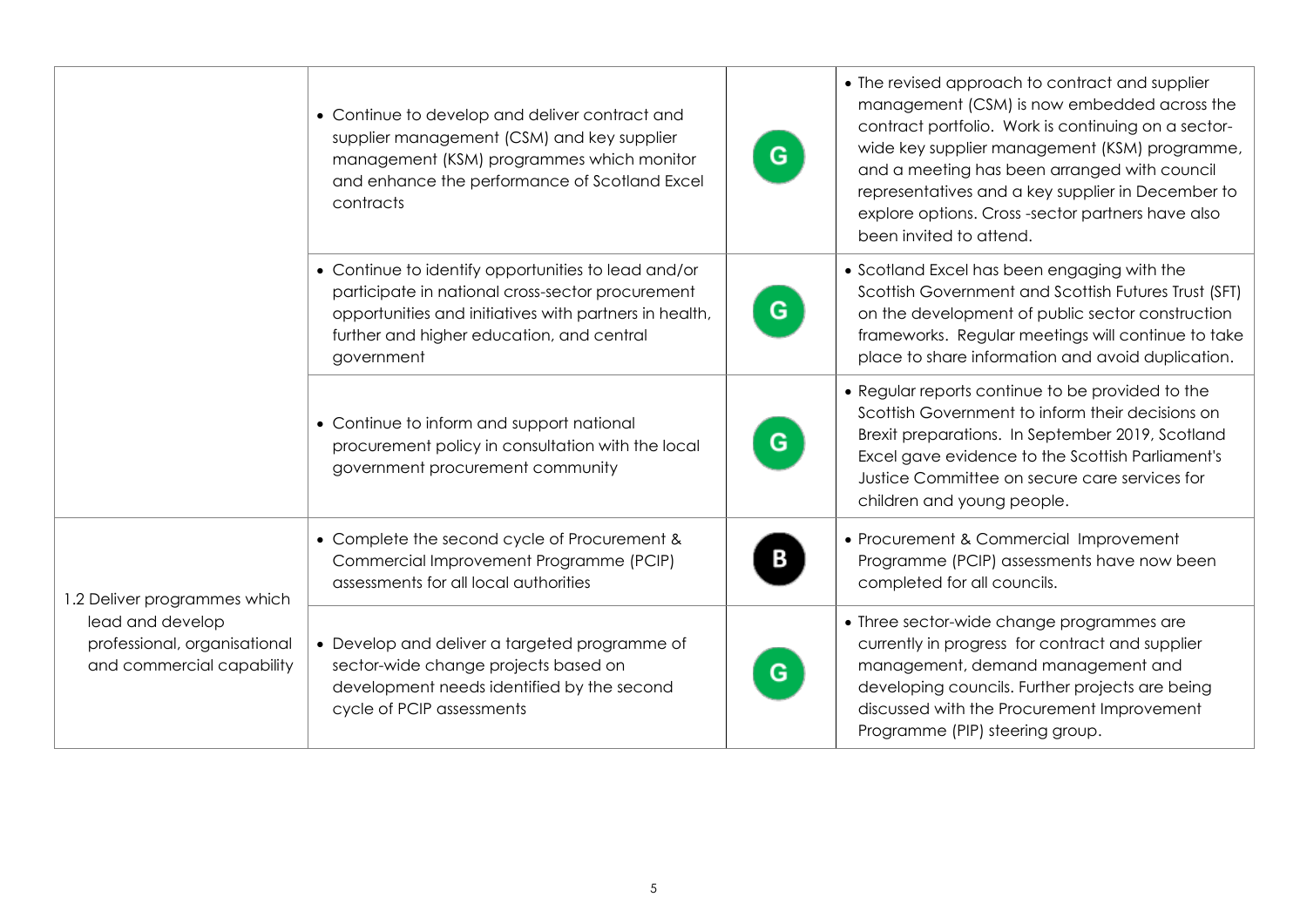| • Continue to deliver the chargeable consultancy<br>projects and transformation programmes for Fife<br>Council, East Renfrewshire Council and the Tayside<br>councils, and respond to any further requests for<br>these types of services | G | • A review of the first year of Fife Council's<br>transformation programme has taken place and<br>the council has indicated their satisfaction with<br>progress made. Project and communications plans<br>are now in place for the Tayside transformation<br>programme, with projects scheduled to begin from<br>Q3. The third phase of East Renfrewshire Council's<br>consultancy project is progressing well. A proposal<br>submitted to East Lothian Council in Q1 has been<br>approved, and Scotland Excel is currently working<br>on a proposal for Dumfries & Galloway Council. |
|-------------------------------------------------------------------------------------------------------------------------------------------------------------------------------------------------------------------------------------------|---|---------------------------------------------------------------------------------------------------------------------------------------------------------------------------------------------------------------------------------------------------------------------------------------------------------------------------------------------------------------------------------------------------------------------------------------------------------------------------------------------------------------------------------------------------------------------------------------|
| • Continue to develop and deliver accredited work-<br>based learning programmes through the Scotland<br>Excel Academy                                                                                                                     | G | . In August 2019, the Scotland Excel Academy held<br>'Coaction', an event to discuss public sector<br>organisational development and training needs.<br>Outputs will be used to draft a national roadmap<br>for fulfilling these requirements, and this work will<br>continue through regional events. The Academy<br>currently has 219 learners across 17 programme<br>cohorts, including a new masters level qualification<br>in strategic leadership and management launched<br>in September 2019.                                                                                 |
| • Develop and deliver a programme of non-<br>accredited practice workshops through the<br>Scotland Excel Academy                                                                                                                          | G | • Scotland Excel has delivered two practice<br>workshops to date. A further 16 workshops have<br>been scheduled to the end of the fiscal year,<br>subject to demand.                                                                                                                                                                                                                                                                                                                                                                                                                  |
| • Continue to develop Scotland Excel Academy<br>online resources to support learning programmes<br>and create a community platform for sharing best<br>practice                                                                           | G | • The design of the Academy online platform was<br>refreshed in August 2019. Content is continually<br>evolving as new programmes and cohorts are<br>introduced, and information from events and<br>practitioner workshops is shared with the wider<br>procurement community.                                                                                                                                                                                                                                                                                                         |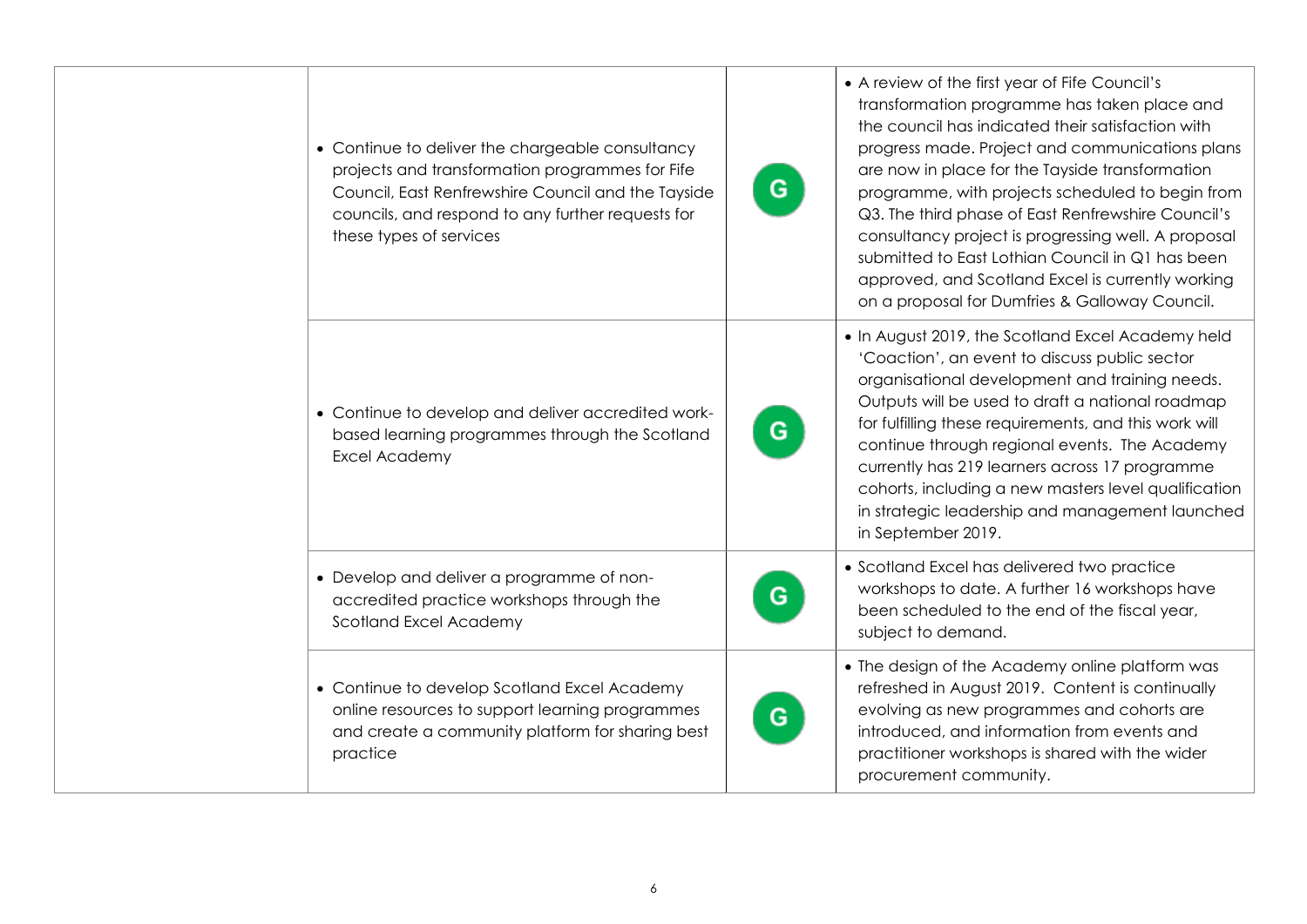|                                                                                                                      | • Continue to provide ICT procurement services for<br>the Digital Office for Scottish Local Government,<br>engaging proactively with stakeholders to<br>accelerate a collaborative approach to the<br>adoption of digital technologies | G | • Scotland Excel is supporting the Digital Office with<br>the development of their new business plan which<br>will include procurement priorities for the next two<br>years. Six bidders for the social work case<br>management system have presented their<br>solutions to the evaluation panel, and award<br>recommendations will be made in November 2019.       |
|----------------------------------------------------------------------------------------------------------------------|----------------------------------------------------------------------------------------------------------------------------------------------------------------------------------------------------------------------------------------|---|---------------------------------------------------------------------------------------------------------------------------------------------------------------------------------------------------------------------------------------------------------------------------------------------------------------------------------------------------------------------|
|                                                                                                                      | • Continue to develop data analytic tools and<br>resources to support the expansion of the contract<br>portfolio and provide management information to<br>the sector                                                                   | G | • Requirements have been defined for the next<br>phase of Scotland Excel's new spend data<br>repository system which is expected to be<br>completed by the end of Q3. Two further phases<br>of development will be required to complete the<br>system which will be implemented during 2020-21.                                                                     |
| 1.3 Harness the potential of<br>digital technology and<br>data insight to support the<br>delivery of public services | • Complete negotiations with providers on rates of<br>return to enable implementation of the NCHC Cost<br>Model © which supports the delivery of affordable<br>and sustainable social care services                                    |   | • Scotland Excel is leading negotiations with Scottish<br>Care, the representative body for independent<br>care home providers. Agreement has not yet been<br>reached on using the NCHC Cost Model for setting<br>care home rates, with providers requesting further<br>movement on a number of commercial aspects.<br>COSLA is continuing to support negotiations. |
|                                                                                                                      | • Continue to develop and share access to<br>Indexation Modelling to track market influences on<br>costs                                                                                                                               | G | • Scotland Excel is continuing to use Indexation<br>Modelling across its contract portfolio. Indexation<br>workshops will be delivered as part of the Tayside<br>transformation programme and East Renfrewshire<br>Council consultancy project, and will be held for<br>other councils on request.                                                                  |
|                                                                                                                      | • Develop plans to roll out data analytic tools to staff<br>across the organisation                                                                                                                                                    | W | . Power BI data analytics tools will be rolled out to<br>staff once the development of data resources has<br>been completed in 2020-21.                                                                                                                                                                                                                             |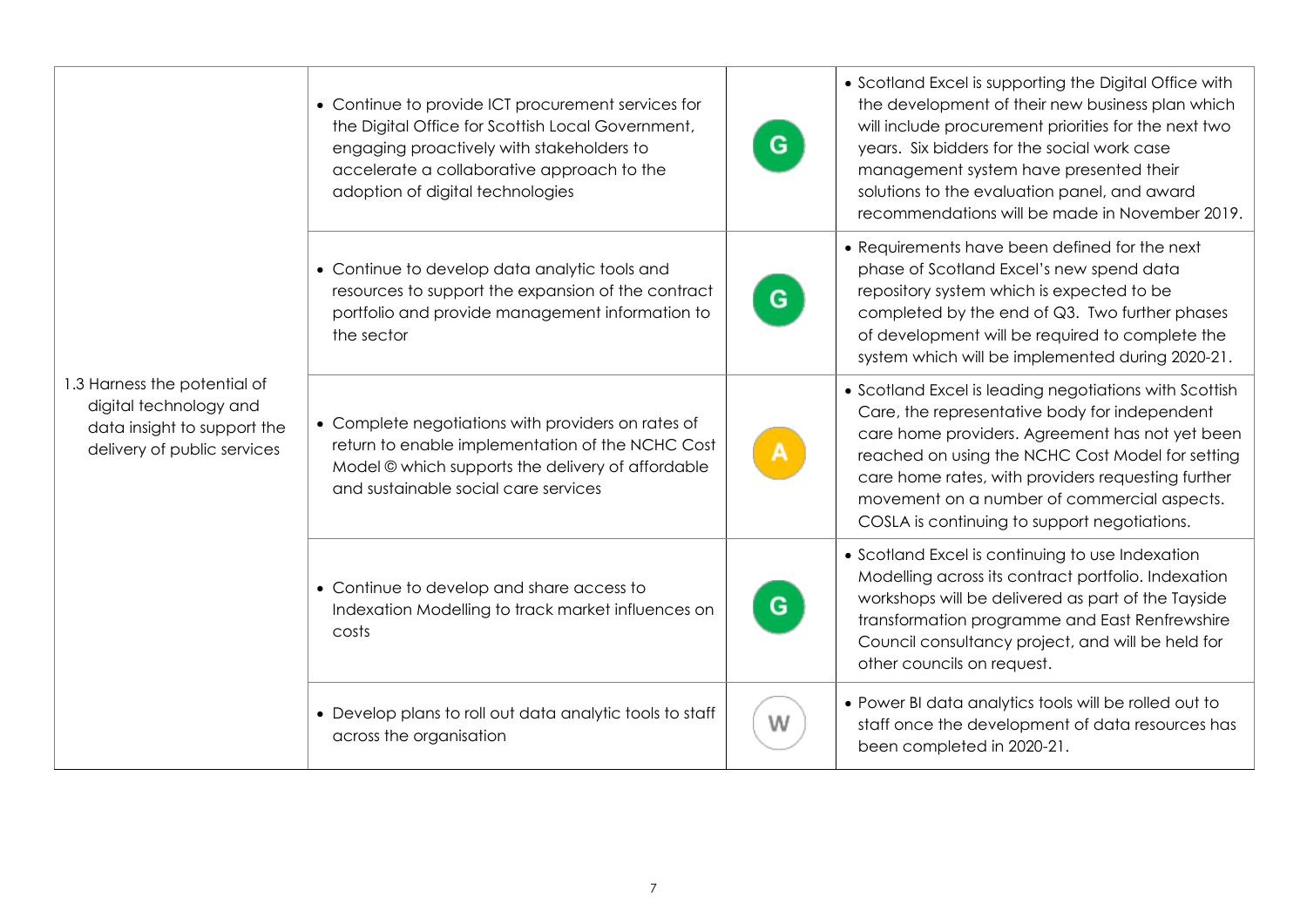|                                                                 | • Continue to work with the Scottish Government,<br>COSLA and other partners to support the<br>development and/or delivery of national policy in<br>social care                                                                                   | G | • Scotland Excel is continuing to work with the<br>Scottish Government, COSLA and other social care<br>partners as a member of the Leadership Alliance<br>for the reform of adult social care. Scotland Excel<br>met with the Scottish Government in September to<br>advise them of the work being undertaken to<br>deliver sustainable rates for the National Care<br>Home Contract.                                                      |
|-----------------------------------------------------------------|---------------------------------------------------------------------------------------------------------------------------------------------------------------------------------------------------------------------------------------------------|---|--------------------------------------------------------------------------------------------------------------------------------------------------------------------------------------------------------------------------------------------------------------------------------------------------------------------------------------------------------------------------------------------------------------------------------------------|
| 1.4 Use our insight and<br>experience to shape policy           | • Continue to work with the Scottish Government<br>and other partners to support the development<br>and/or delivery of education policies such as early<br>learning provision, pupil attainment funding, and<br>food procurement for school meals | G | • Scotland Excel is supporting councils with planning<br>for proposed amendments to the Nutrition Act for<br>Schools. Scotland Excel has been invited to attend<br>a round table meeting with the Deputy First Minister<br>in November to discuss the new Act.                                                                                                                                                                             |
| and meet the challenges of<br>future public service<br>delivery | • Continue to work with the Scottish Government,<br>Association of Local Authority Chief Housing<br>Officers (ALACHO) and other partners to support<br>the development and/or delivery of national<br>policy in affordable housing                | G | • Scotland Excel is continuing to work with the<br>Scottish Government, Scottish Federation of<br>Housing Associations (SFHA) and West of Scotland<br>Housing Association to agree options for<br>embedding procurement policy within the<br>affordable housing sector. A presentation on the<br>new build residential framework was given to<br>Association of Local Authority Chief Housing<br>Officers (ALACHO) members in August 2019. |
|                                                                 | • Continue to work with the Scottish Government,<br>Zero Waste Scotland and other partners to support<br>the development and/or delivery of national<br>environmental policy                                                                      | G | • Scotland Excel is continuing to work with partners<br>to support national environmental policy. Recent<br>tenders for food frameworks included method<br>statements which made specific reference to food<br>waste in line with advice from Zero Waste Scotland.                                                                                                                                                                         |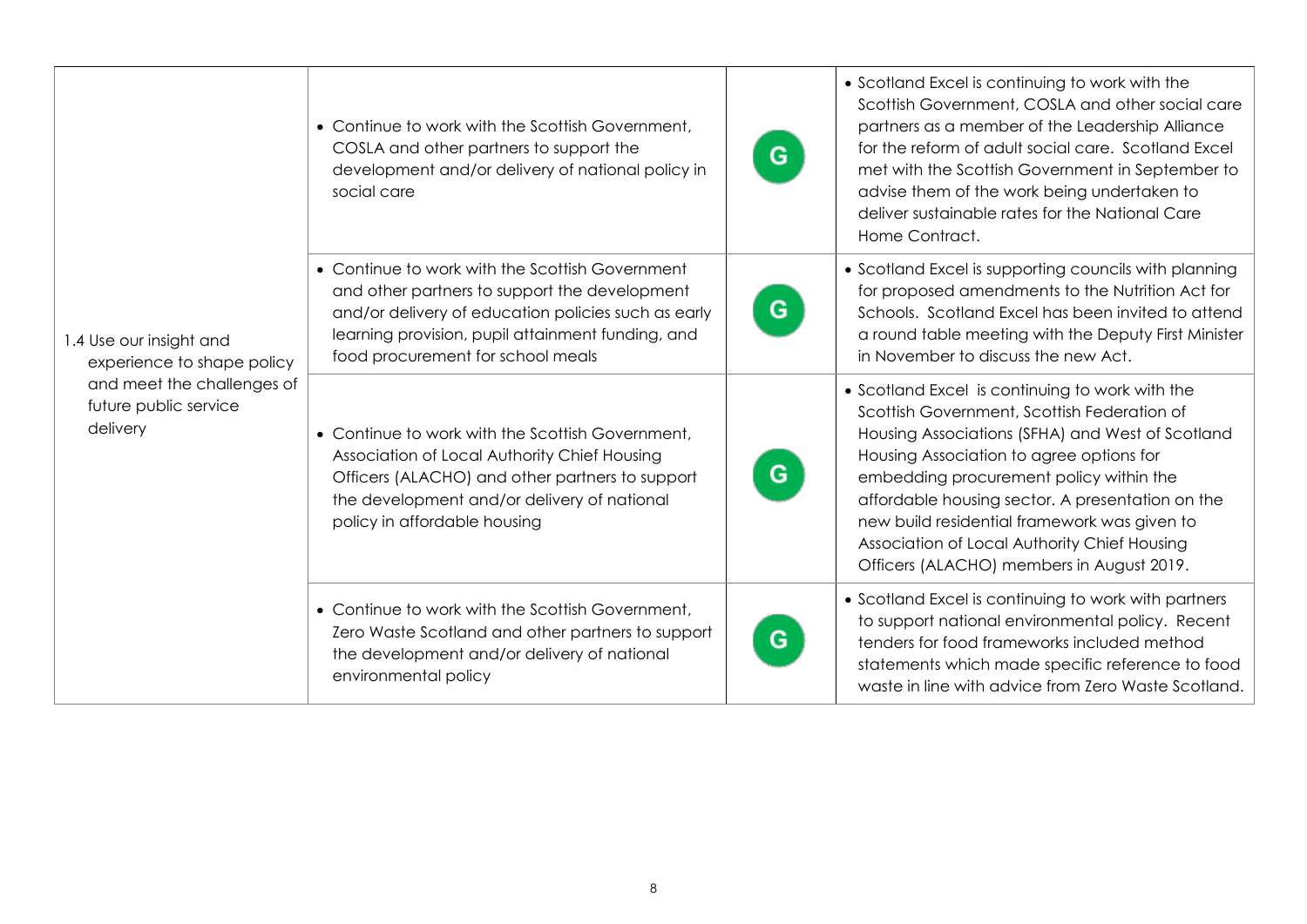| • Develop and deliver a calendar of<br>communications activities which promotes our<br>knowledge and experience in support of our policy<br>and public affairs goals                                                                             | G | • The Cabinet Secretary for Finance, Economy & Fair  <br>Work has agreed to give the keynote address at a<br>conference being organised by Scotland Excel to<br>promote the new build residential framework and<br>raise the profile of the organisation's work with<br>housing associations. Plans for a social care round<br>table in association with Holyrood magazine are on<br>hold pending the Scottish Government's roll out of<br>their Review of Adult Social care, and is now<br>expected to take place in early 2020. |
|--------------------------------------------------------------------------------------------------------------------------------------------------------------------------------------------------------------------------------------------------|---|-----------------------------------------------------------------------------------------------------------------------------------------------------------------------------------------------------------------------------------------------------------------------------------------------------------------------------------------------------------------------------------------------------------------------------------------------------------------------------------------------------------------------------------|
| • Explore the feasibility of becoming a Scottish Credit<br>& Qualifications Framework (SCQF) Credit Rating<br>Body to support the expansion of the Scotland<br>Excel Academy and position it as a future provider<br>of Graduate Apprenticeships | G | • The Scotland Excel Academy is continuing to work<br>on a proposal to become a Scottish Credit &<br>Qualifications Framework Partnership (SCQFP)<br>credit rating body which is expected be submitted<br>at the end of November 2019.                                                                                                                                                                                                                                                                                            |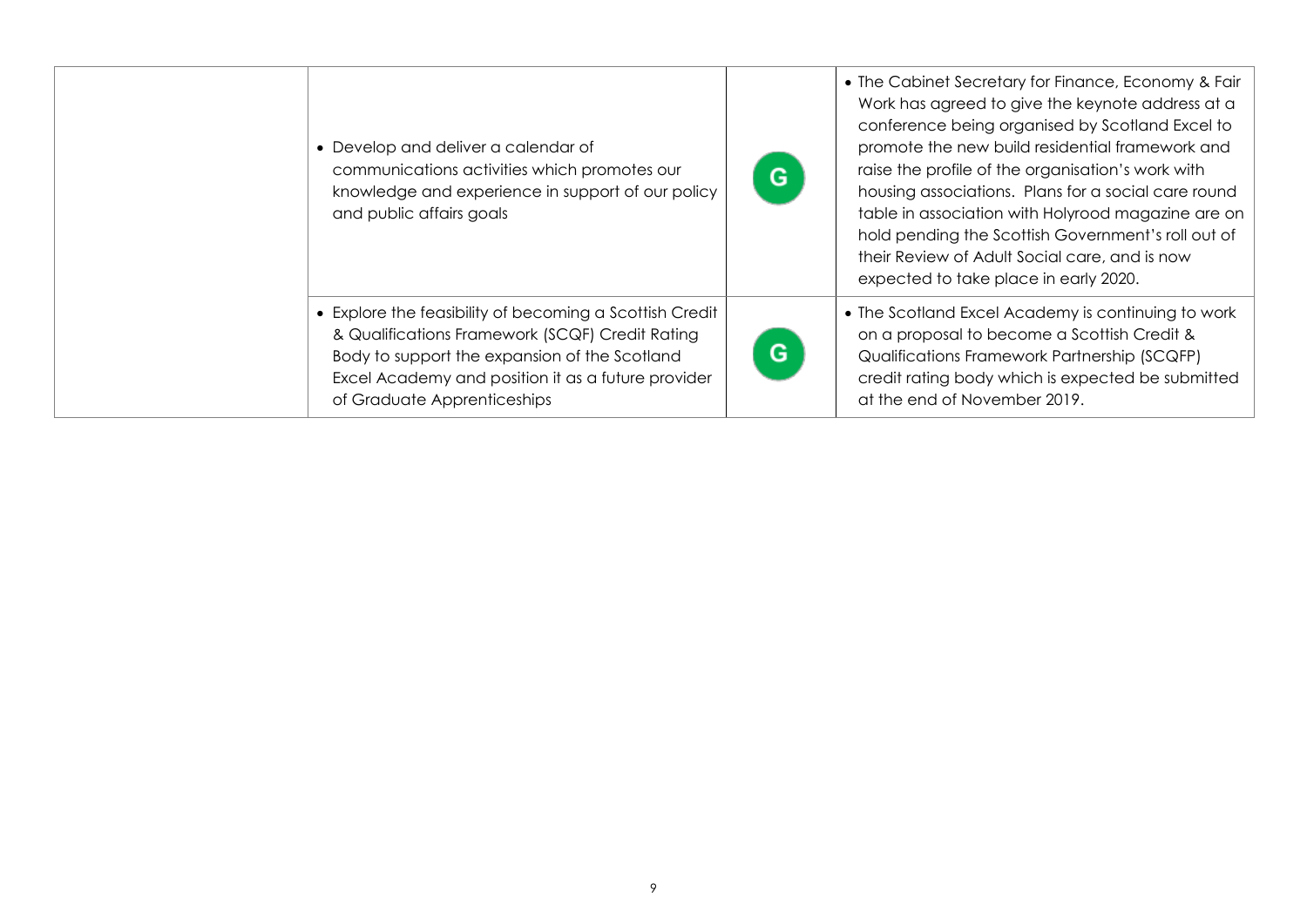| <b>Strategic Objective</b>                                                           | <b>Commitment</b>                                                                                                                                                                                           | <b>RAG status</b> | <b>Progress summary</b>                                                                                                                                                                                                                                                                                                                                                                                                                                           |
|--------------------------------------------------------------------------------------|-------------------------------------------------------------------------------------------------------------------------------------------------------------------------------------------------------------|-------------------|-------------------------------------------------------------------------------------------------------------------------------------------------------------------------------------------------------------------------------------------------------------------------------------------------------------------------------------------------------------------------------------------------------------------------------------------------------------------|
|                                                                                      | • Continue to monitor the proportion of Scotland<br>Excel suppliers paying their staff the Scottish Living<br>Wage and identify any opportunities to increase<br>this                                       | G                 | • Information is captured in all tenders and<br>monitored as part of on-going contract<br>management. Around 80% of Scotland Excel's<br>suppliers have confirmed payment of the Scottish<br>Living Wage.                                                                                                                                                                                                                                                          |
| 2.1 Deliver positive and<br>measurable social value<br>through our contracts and     | • Continue to embed community benefit models<br>which enable councils to achieve direct benefits<br>for their areas                                                                                         | G                 | • Work is underway to gather community benefits<br>data from suppliers for the six months to end of<br>September 2019. A community benefits forum was<br>held for councils in August 2019, and a number of<br>collaborative actions have been agreed.                                                                                                                                                                                                             |
| services                                                                             | • Continue to support opportunities for<br>disabled/disadvantaged workers through<br>community benefits and/or the participation of<br>supported businesses and the third sector within our<br>supply chain | G.                | • Scotland Excel is identifying senior level champions<br>within councils to accelerate their organisation's<br>engagement with supported businesses and the<br>third sector. This approach is currently being<br>piloted with a number of councils. Scotland Excel<br>has been shortlisted as a finalist at this year's GO<br>Awards for joint entries with supported business,<br>Scotland's Bravest Manufacturing Company and<br>social enterprise, Hey Girls. |
| 2.2 Deliver positive and<br>measurable local                                         | • Continue to work with the Supplier Development<br>Programme (SDP) to raise awareness of public<br>procurement opportunities and encourage<br>participation among Scottish SMEs                            | G                 | • Scotland Excel delivered a training session in<br>Edinburgh on behalf of the Supplier Development<br>Programme (SDP) in August 2019, and attended<br>their 'Meet the Buyer North' event in Aviemore in<br>September.                                                                                                                                                                                                                                            |
| economic impact through<br>SME and third sector<br>participation in our<br>contracts | • Continue to increase direct and supply chain<br>opportunities for Scottish SMEs and contractors<br>within Scotland Excel contracts, particularly within<br>the construction portfolio                     | G.                | • Opportunities to encourage Scottish SMEs<br>participation continue to be considered during<br>strategy development for all contracts. The new<br>build residential framework awarded in August<br>2019 includes a requirement for suppliers to<br>advertise all sub-contracting opportunities through<br>the Public Contracts Scotland portal.                                                                                                                  |

# **Goa1 2: Being sustainable in everything we do**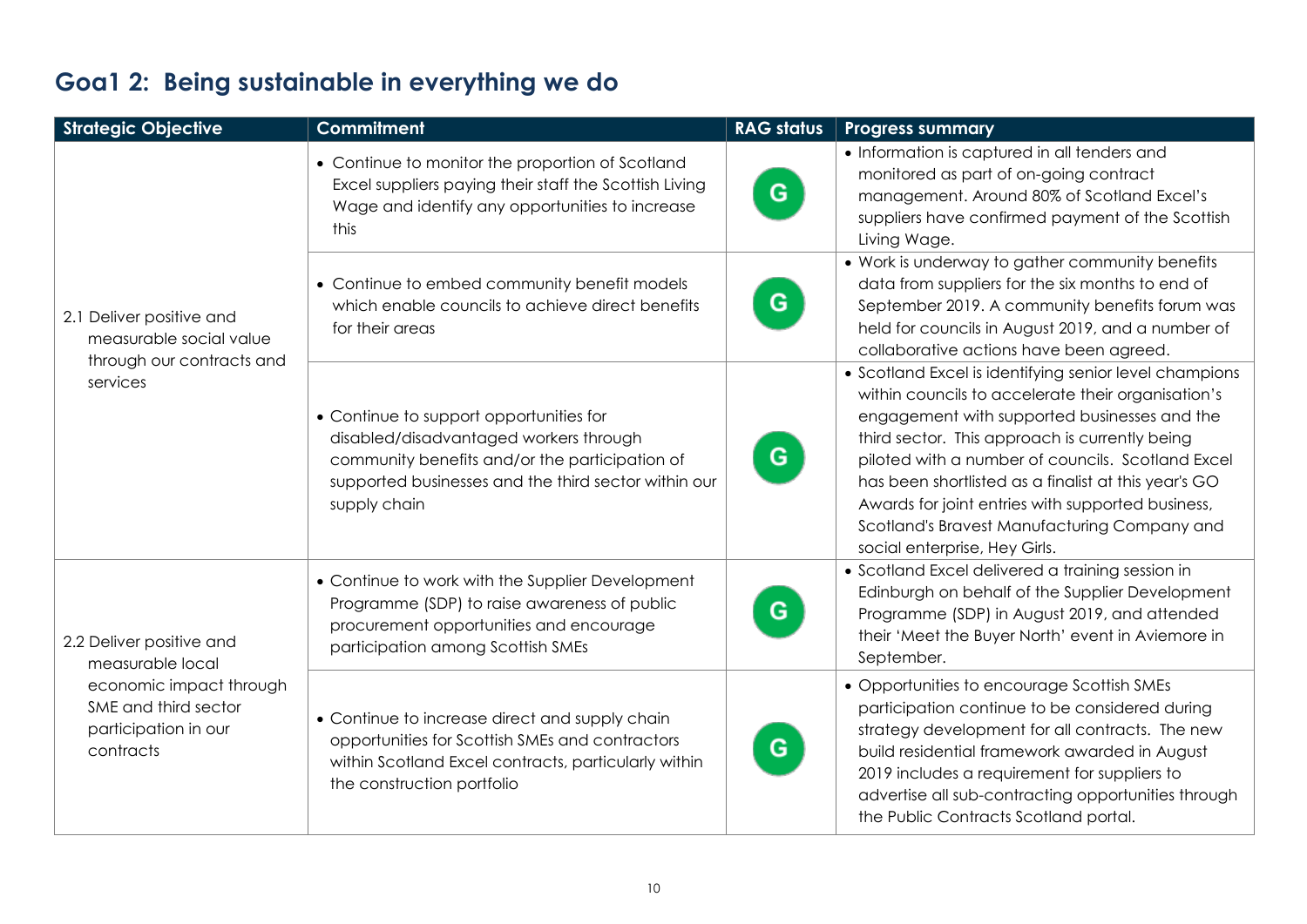|                                                                           | • Continue to encourage housing associations to<br>consider the local economic impact they can<br>deliver through the use of Scotland Excel contracts                                       | G | • Housing associations which become associate<br>members of Scotland Excel are being encouraged<br>to use Scotland Excel contracts to access<br>community benefits for their area.                                                                                                                                                                                         |
|---------------------------------------------------------------------------|---------------------------------------------------------------------------------------------------------------------------------------------------------------------------------------------|---|----------------------------------------------------------------------------------------------------------------------------------------------------------------------------------------------------------------------------------------------------------------------------------------------------------------------------------------------------------------------------|
| 2.3 Deliver positive and                                                  | • Continue to encourage suppliers to Scotland Excel<br>contracts to consider opportunities to increase<br>recycling of their products and packaging and/or<br>reduce their carbon footprint | G | • All Scotland Excel tender documents incorporate<br>appropriate environmental considerations<br>including, where appropriate, the weighting and<br>scoring of emissions.                                                                                                                                                                                                  |
| measurable environmental<br>benefits through our<br>contracts             | • Continue to consider 'whole life' costing within<br>tender evaluations                                                                                                                    | G | • All Scotland Excel tender documents include<br>appropriate cost evaluation to ensure that overall<br>value is assessed.                                                                                                                                                                                                                                                  |
|                                                                           | • Develop plans for assessing and mitigating the<br>environmental impact of Scotland Excel's activities                                                                                     | G | • Scotland Excel continues to follow environmentally<br>friendly office practices across the organisation<br>including recycling and agile working.                                                                                                                                                                                                                        |
|                                                                           | • Produce an annual report on 2018-19 procurement<br>activity in line with the requirements of the<br>Procurement Reform (Scotland) Act 2014                                                | в | • An Annual Procurement Report for 2018-19 has<br>been published in line with the requirements of the<br>Procurement Reform (Scotland) Act 2014.                                                                                                                                                                                                                           |
|                                                                           | • Monitor the progress and publication of annual<br>procurement reports within the local government<br>sector, providing support and guidance to councils<br>as required                    | G | • Scotland Excel is continuing to liaise with the<br>Scottish Government and councils to support the<br>publication of Annual Procurement Reports across<br>the sector.                                                                                                                                                                                                    |
| 2.4 Lead and develop<br>sustainable procurement<br>knowledge and practice | • Continue to work with national partners on the<br>development of sustainable procurement<br>guidance and tools                                                                            | G | • Scotland Excel continues to engage with national<br>partners through the Scottish Government's Best<br>Practice Working Group. Current focus is on<br>developing practical, proportional guidance on<br>sustainable procurement.                                                                                                                                         |
|                                                                           | • Continue to develop opportunities to increase the<br>local government sector's sustainable<br>procurement knowledge and capability through<br>the Scotland Excel Academy                  | G | • Sustainable procurement principles and practices<br>are embedded throughout the Chartered Institute<br>of Procurement & Supply (CIPS) accredited<br>programmes offered by the Scotland Excel<br>Academy, and are incorporated into procurement<br>practitioner workshops. Sustainable procurement<br>was a key theme at this year's Scotland Excel<br>Annual Conference. |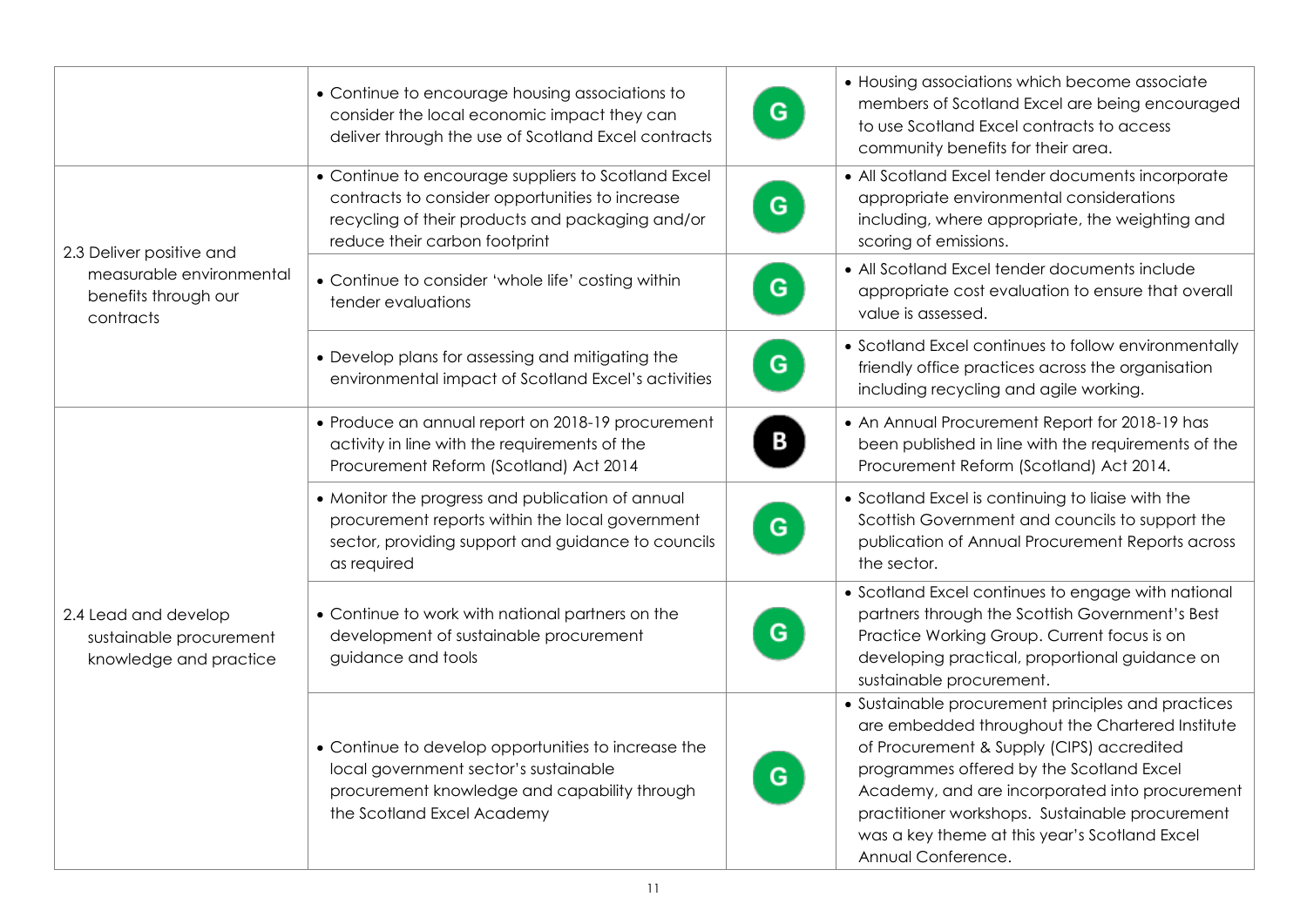| • Develop and implement plans to promote<br>sustainable procurement to elected members and<br>senior officers to support a 'whole organisation'<br>approach | W | • Plans to promote sustainable procurement to<br>elected members and senior officers will form part<br>of senior stakeholder engagement plans which will<br>be developed in $Q4$ . In the meantime, senior<br>officers and elected members are being invited to<br>Scotland Excel conferences and events which<br>include presentations on sustainable procurement. |
|-------------------------------------------------------------------------------------------------------------------------------------------------------------|---|---------------------------------------------------------------------------------------------------------------------------------------------------------------------------------------------------------------------------------------------------------------------------------------------------------------------------------------------------------------------|
|-------------------------------------------------------------------------------------------------------------------------------------------------------------|---|---------------------------------------------------------------------------------------------------------------------------------------------------------------------------------------------------------------------------------------------------------------------------------------------------------------------------------------------------------------------|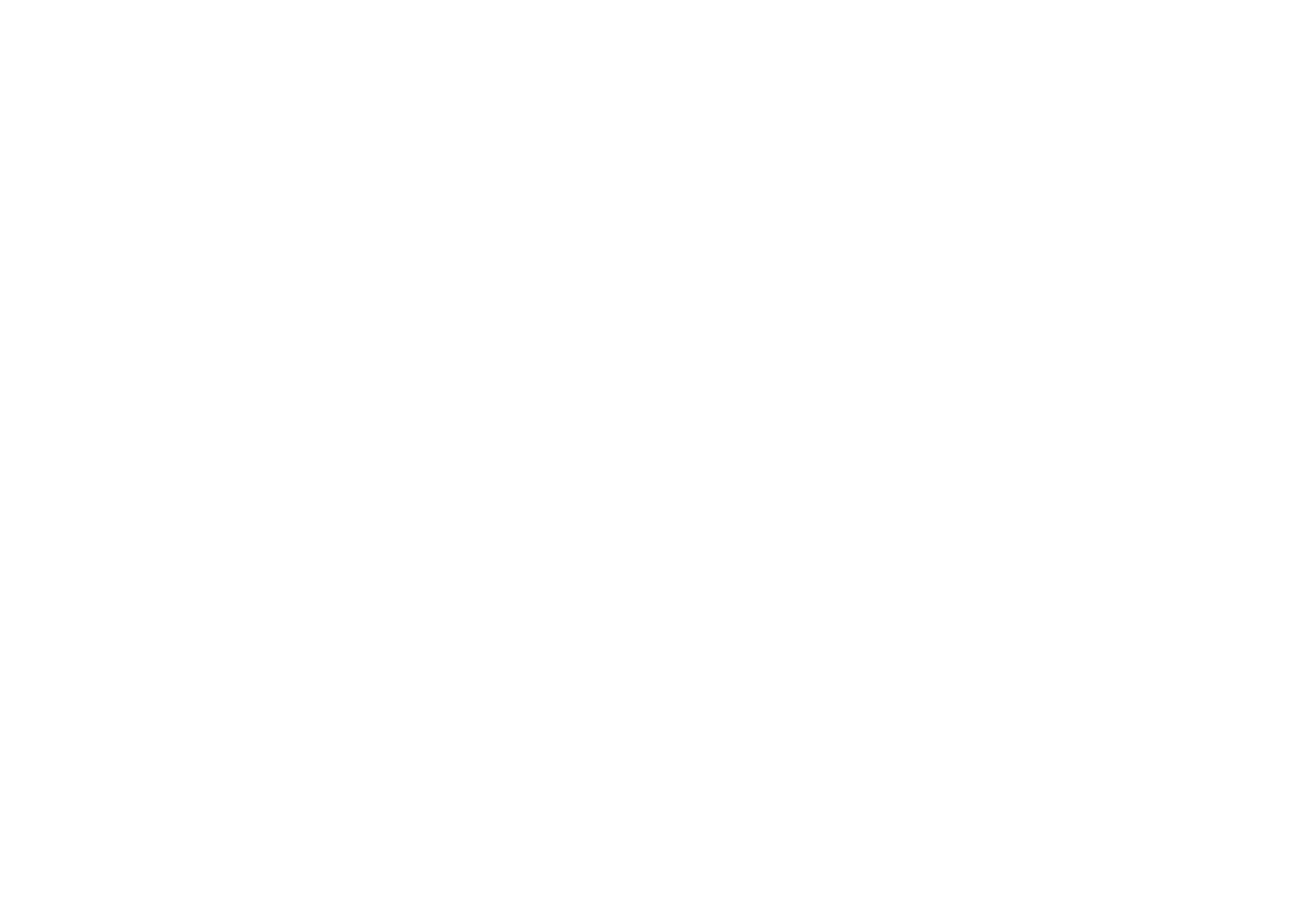| <b>Strategic Objective</b>                                                            | <b>Commitment</b>                                                                                                                                                                                                               | <b>RAG status</b> | <b>Progress summary</b>                                                                                                                                                                                                                                                                                                                                                                                              |
|---------------------------------------------------------------------------------------|---------------------------------------------------------------------------------------------------------------------------------------------------------------------------------------------------------------------------------|-------------------|----------------------------------------------------------------------------------------------------------------------------------------------------------------------------------------------------------------------------------------------------------------------------------------------------------------------------------------------------------------------------------------------------------------------|
|                                                                                       | • Continue to develop Scotland Excel's account<br>management services to ensure they deliver value<br>to local authority procurement teams and support<br>a positive customer experience for councils                           | G.                | • Scotland Excel has restructured its account<br>management function to integrate the project<br>management team. Staff now have a dual project<br>and account management role and provide a<br>wide range of support to council procurement<br>teams including quarterly business reviews, change<br>projects, PCIP assessments and workshops.                                                                      |
| 3.1 Ensure our customers<br>continue to receive<br>maximum value from our<br>services | • Continue to explore further opportunities to use<br>digital technologies to engage with and/or provide<br>online 'self-service' to customers, incorporating the<br>findings into Scotland Excel's ICT strategy and<br>roadmap | G                 | • Following the launch of two new interactive<br>business intelligence reports for contract spend<br>and savings in Q1, Scotland Excel is now working<br>on a report to provide councils with information on<br>spend with local suppliers. An interactive pricing<br>tool has been developed for the new build<br>residential housing framework to help users<br>calculate project costs for specific requirements. |
|                                                                                       | • Explore the feasibility of providing additional<br>services requested by customers, incorporating the<br>findings into future operational plans                                                                               | G                 | • Scotland Excel's Senior Management Team has<br>identified a range of new business opportunities<br>which will be assessed during the second half of<br>2019-20. Customer feedback will also be used to<br>inform new opportunities, and an internal<br>innovation forum is being established to support<br>the development of new services.                                                                        |
|                                                                                       | • Embed the outputs of Scotland Excel's stakeholder<br>engagement project into all engagement plans<br>and activities, ensuring that these reflect the<br>organisation's expanding customer base                                | G                 | • Work to expand and refresh customer and<br>stakeholder mapping across the organisation was<br>completed in Q2. The outputs will be reviewed to<br>inform the development of stakeholder<br>engagement plans in the second half of 2019-20.                                                                                                                                                                         |

# `**Goa1 3: Placing people at the heart of our business**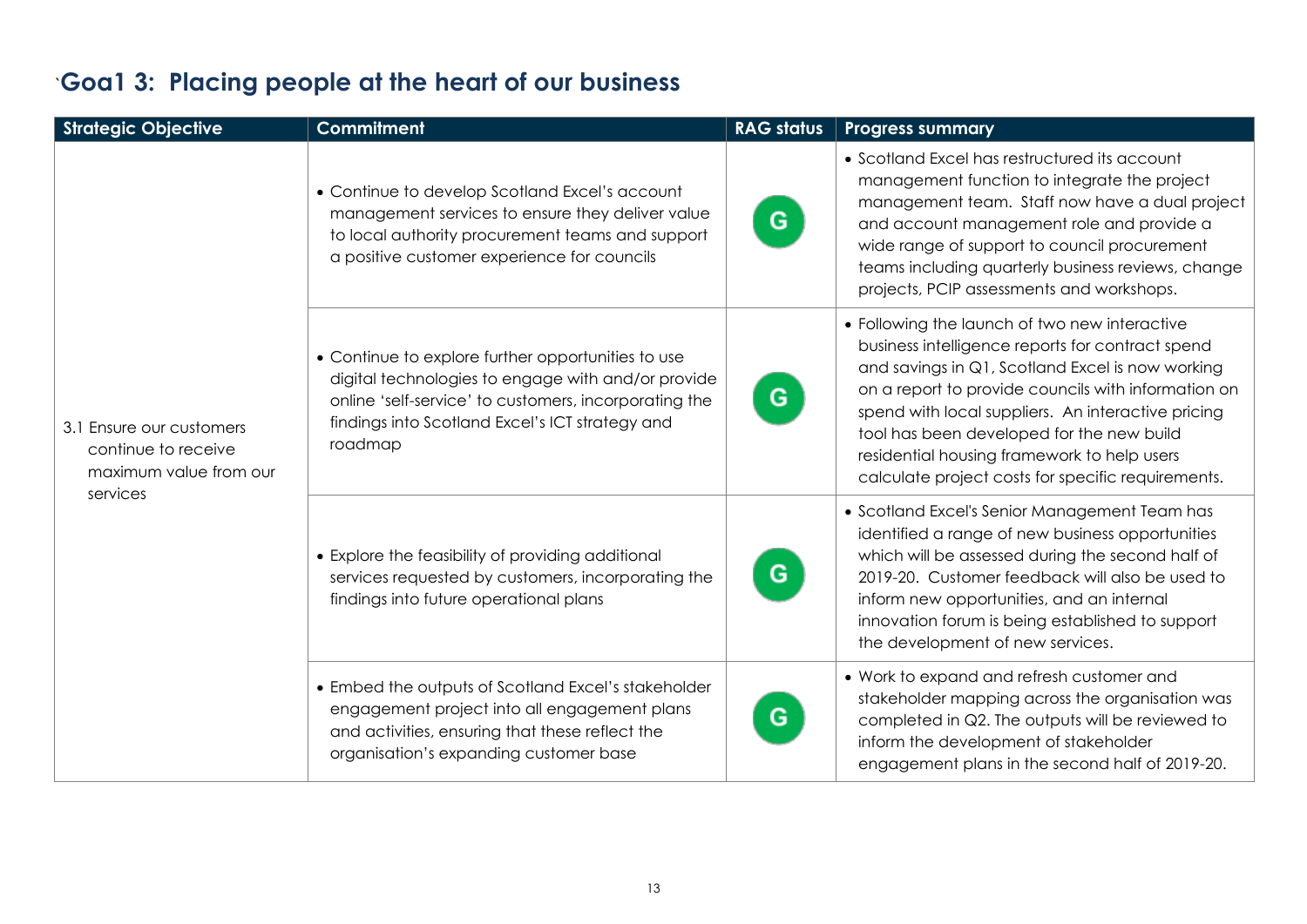|                                                                              | • Continue to incorporate community engagement,<br>where appropriate, into the development of<br>procurement strategies                                                                                              | G | • Scotland Excel's sustainable procurement strategy<br>is being updated with an enhanced focus on<br>community engagement. Opportunities for<br>stakeholder participation, including wider<br>community engagement, are considered within all<br>procurement strategies.                                                                                                                                                                                        |
|------------------------------------------------------------------------------|----------------------------------------------------------------------------------------------------------------------------------------------------------------------------------------------------------------------|---|-----------------------------------------------------------------------------------------------------------------------------------------------------------------------------------------------------------------------------------------------------------------------------------------------------------------------------------------------------------------------------------------------------------------------------------------------------------------|
| 3.2 Engage stakeholders in the<br>delivery of effective local<br>solutions   | • Continue to engage directly with service users,<br>where appropriate, to ensure their needs are<br>considered within service design                                                                                | G | • In August 2019, Scotland Excel met with people<br>who use or have used traditional care and support<br>services, and their feedback has informed the<br>specifications for the new framework.                                                                                                                                                                                                                                                                 |
|                                                                              | • Continue to work with educational partners and/or<br>suppliers to promote the benefits of procurement<br>to pupils                                                                                                 | G | • Scotland Excel is continuing to work with<br>educational charity, Founders4Schools. Mock job<br>interviews were held across two days with Glasgow<br>Gaelic school pupils in September 2019.                                                                                                                                                                                                                                                                  |
|                                                                              | • Review Scotland Excel's representation activities to<br>ensure that these are targeted where they can<br>have the greatest impact                                                                                  | G | • An updated map of Scotland Excel's wider public<br>sector stakeholder landscape has been<br>completed. This will be reviewed in the second half<br>of 2019-20 to prioritise and develop plans which<br>strengthen influence on behalf of the sector.<br>Similar workshops have been held for the social<br>care team to facilitate a deeper understanding of<br>their key external stakeholders and their influence<br>across the full social care portfolio. |
| 3.3 Represent the collective<br>views of stakeholders at a<br>national level | • Establish a model for undertaking representation<br>activities, including a clear feedback loop for<br>customers and/or communities                                                                                | W | • The model will be developed on completion of the<br>review of national engagement activity. Outputs<br>will be discussed with key stakeholders including<br>the Scottish Local Government Procurement Forum<br>(SLGPF).                                                                                                                                                                                                                                       |
|                                                                              | • Continue to build on relationships with the<br>Convention of Scottish Local Authorities (COSLA)<br>and/or elected members to represent customers<br>and communities in appropriate policy and<br>political matters | G | • Scotland Excel is continuing to meet regularly with<br>COSLA at a strategic and operational level,<br>particularly in relation to social care. The findings of<br>the stakeholder mapping exercise undertaken in<br>July will be used to ensure that relationships are in<br>place with COSLA across all relevant areas.                                                                                                                                      |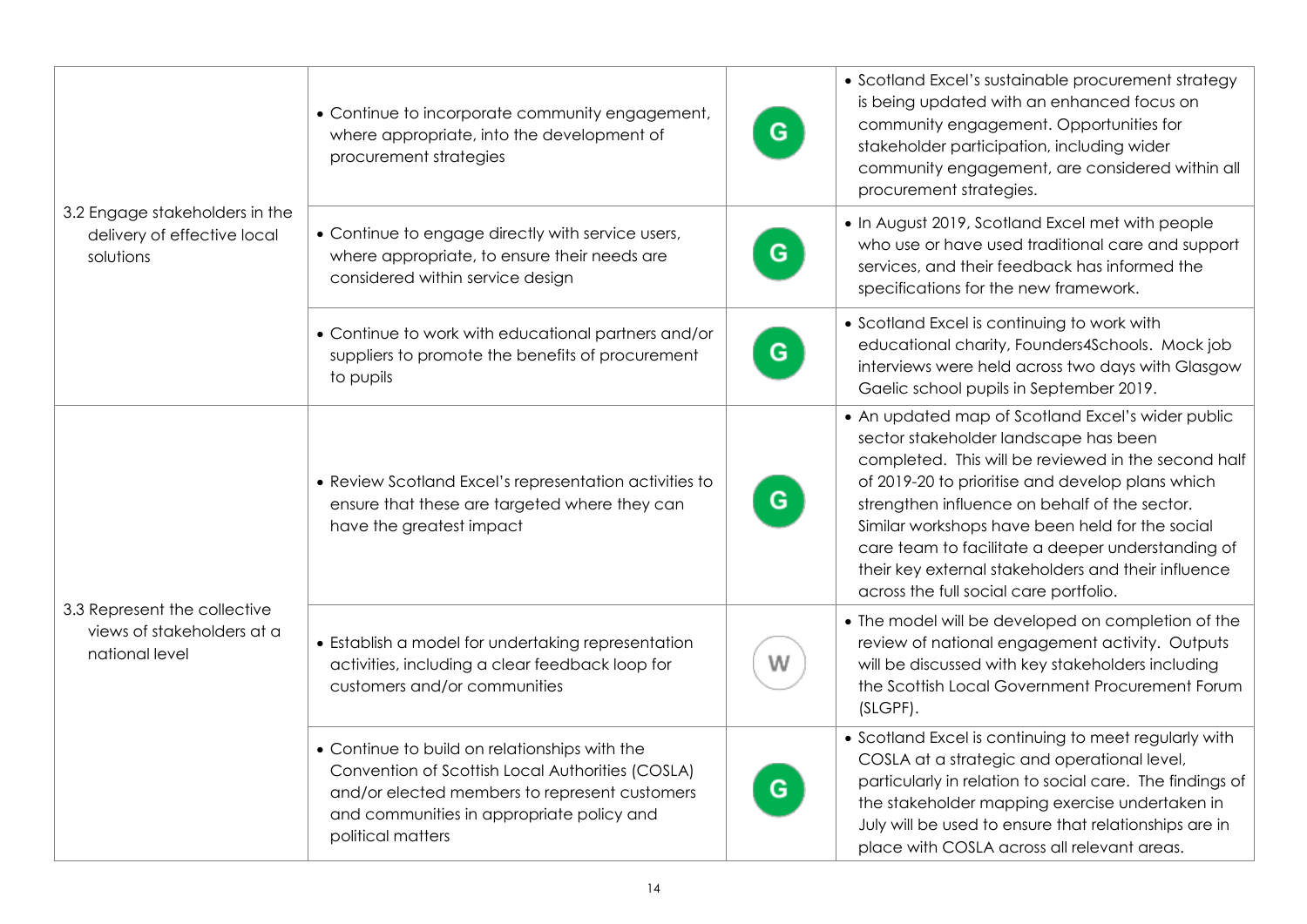| 3.4 Implement policies which<br>develop, empower, value<br>and engage our workforce | • Refresh Scotland Excel's organisational<br>development strategy to incorporate feedback<br>from Investors in People, involving staff in the<br>development of plans, policies and initiatives<br>where appropriate | W | • Scotland Excel will begin a refresh of its<br>organisational development strategy in Q3. The<br>strategy will be informed by the recent Investors in<br>People report and will incorporate working groups<br>for staff development and innovation.                                                                                                                                                                                                                                                                                         |
|-------------------------------------------------------------------------------------|----------------------------------------------------------------------------------------------------------------------------------------------------------------------------------------------------------------------|---|----------------------------------------------------------------------------------------------------------------------------------------------------------------------------------------------------------------------------------------------------------------------------------------------------------------------------------------------------------------------------------------------------------------------------------------------------------------------------------------------------------------------------------------------|
|                                                                                     | • Develop and implement talent management<br>initiatives to inspire and develop staff, increase<br>Scotland Excel's capability, and support succession<br>planning                                                   | G | • A working group established to enhance the<br>organisation's approach to staff development is<br>exploring ways to integrate the national<br>procurement competency and development<br>framework into Scotland Excel's performance<br>review and development (PRD) activities. This<br>action will support staff development, workforce<br>planning, organisational development, succession<br>planning and wider talent management. Scotland<br>Excel has refreshed its graduate programme, and is<br>currently recruiting for a trainee. |
|                                                                                     | • Complete and embed plans for agile working to<br>create a productive working environment that<br>benefits staff, Scotland Excel, and customers                                                                     |   | • Scotland Excel now supports a fully agile workforce<br>where employees can work remotely with full<br>access to email and files held centrally. Hot<br>desking is now available within the Scotland Excel<br>headquarters in Paisley, allowing remote workers to<br>base themselves there as required.                                                                                                                                                                                                                                     |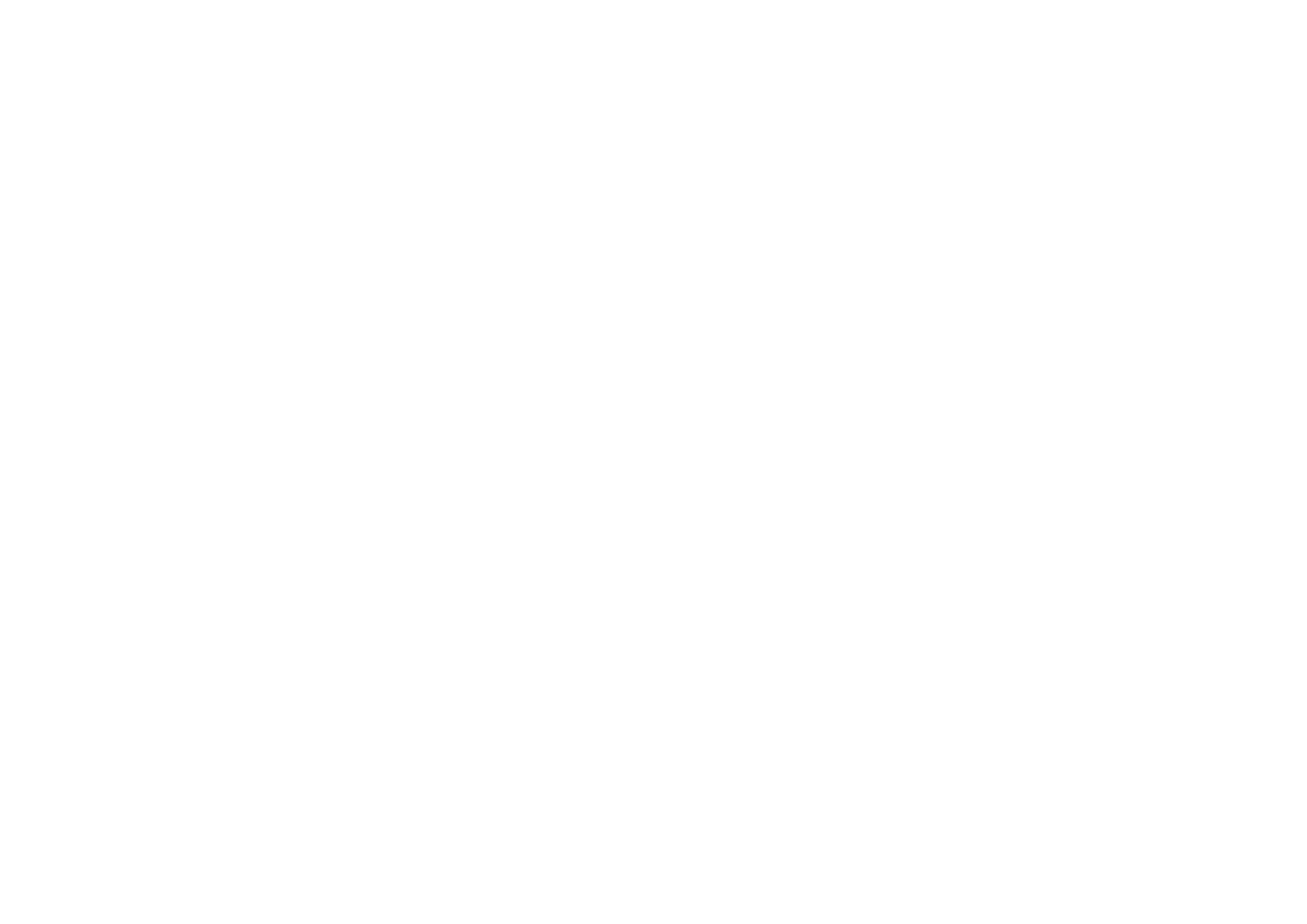| <b>Strategic Objective</b>                                                                                               | <b>Commitment</b>                                                                                                                                                                                                                          | <b>RAG status</b> | <b>Progress summary</b>                                                                                                                                                                                                                                                                                                                                                                                                                                                                 |
|--------------------------------------------------------------------------------------------------------------------------|--------------------------------------------------------------------------------------------------------------------------------------------------------------------------------------------------------------------------------------------|-------------------|-----------------------------------------------------------------------------------------------------------------------------------------------------------------------------------------------------------------------------------------------------------------------------------------------------------------------------------------------------------------------------------------------------------------------------------------------------------------------------------------|
| 4.1 Implement a new<br>governance model which<br>supports scalable business<br>growth                                    | • Continue to implement appropriate funding<br>models to support the delivery of new and existing<br>services, monitoring income and providing regular<br>reports to the joint committee                                                   | G                 | • Income is being accrued through Academy<br>programmes, consultancy revenue and associate<br>membership fees. The new build residential housing<br>framework is expected to accrue income from<br>2020-21, and all new frameworks are now being<br>reviewed for rebate potential. An income board<br>has been established, and meets on a monthly<br>basis to monitor revenue against targets. Early<br>indications suggest that the overall income target<br>for 2019-20 will be met. |
| 4.2 Continue to maintain a<br>robust business<br>infrastructure to support our<br>growth ambitions                       | • Continue to monitor Scotland Excel's business<br>infrastructure to ensure it can support the<br>organisation's growth ambitions, developing plans<br>for continuous improvement and to address any<br>gaps in capacity and/or capability | G                 | • Work is continuing on a refresh of Scotland Excel's<br>ICT strategy, with priority projects to be agreed by<br>the Senior Management Team during Q3. A refresh<br>of the organisational development strategy is due<br>to begin in Q3.                                                                                                                                                                                                                                                |
|                                                                                                                          | • Develop a risk model for evaluating new business<br>opportunities to assess their impact on internal<br>resources and/or existing customers                                                                                              | G                 | • Scotland Excel's Senior Management Team has<br>identified a range of new business opportunities<br>which will be assessed during the second half of<br>2019-20 as part of ongoing horizon scanning<br>meetings.                                                                                                                                                                                                                                                                       |
|                                                                                                                          | • Continue to implement technology solutions which<br>increase efficiency, support agile working and offer<br>scalability for business growth                                                                                              | G.                | • Significant work is continuing to assess and<br>strengthen the organisation's cyber resilience.<br>Work is also continuing on a range of business apps<br>which increase staff communication and/or<br>efficiency.                                                                                                                                                                                                                                                                    |
| 4.3 Use our knowledge and<br>insight to identify new<br>services and/or sectors<br>which provide growth<br>opportunities | • Review collaborative procurement and leading<br>change solutions available in other public sector<br>markets to identify potential business opportunities,<br>reporting on the findings to inform future<br>operational plans            | W                 | • Scotland Excel is currently evaluating new growth<br>opportunities through regular horizon scanning<br>meetings and will undertake a competitive review<br>of the markets for existing and potential new<br>services during Q4.                                                                                                                                                                                                                                                       |

# **Goa1 4: Delivering sustainable and scalable growth**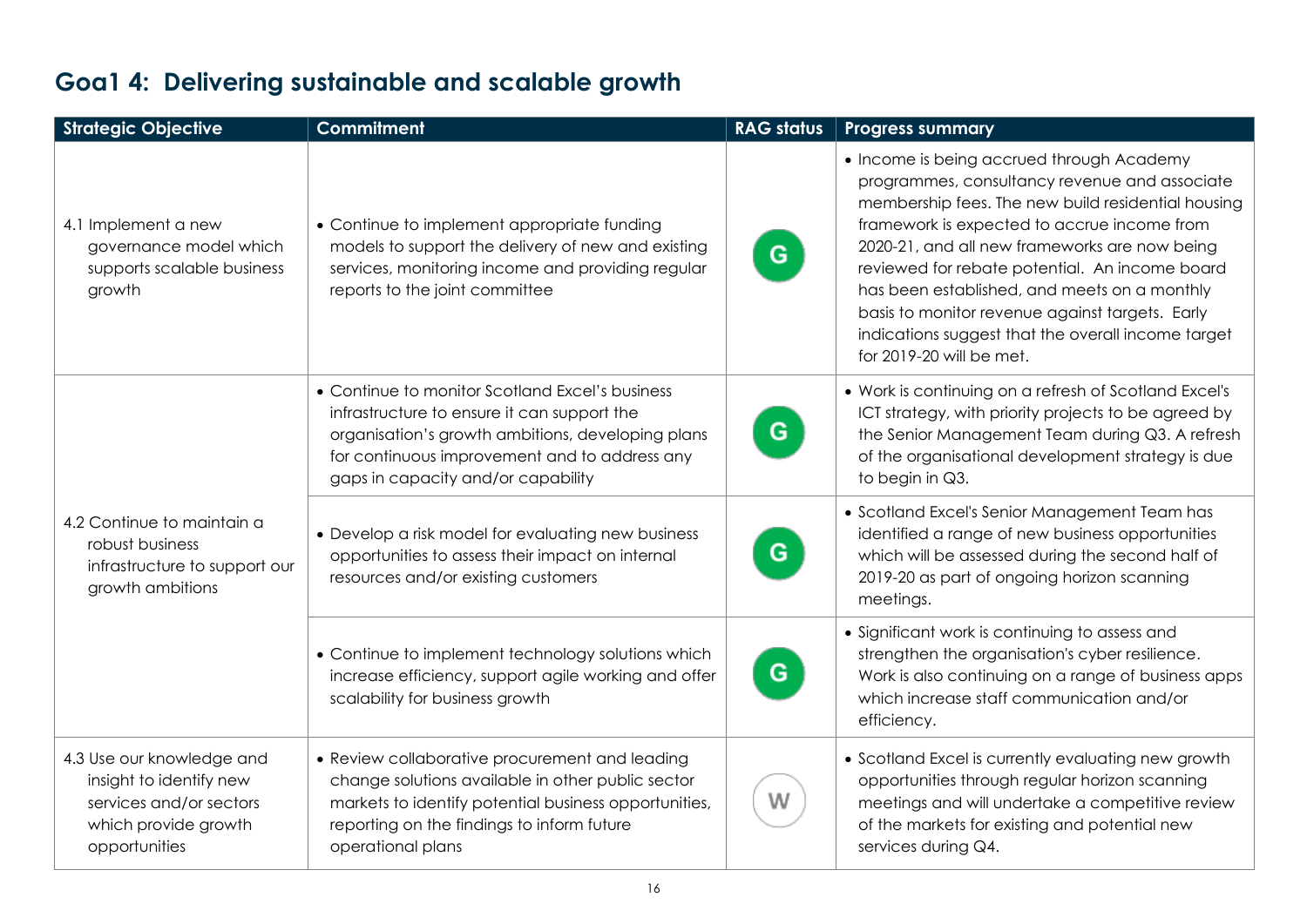| • Continue to deliver procurement support to<br>housing associations and implement plans to<br>market additional services to this sector                                                                           | G  | • Scotland Excel is continuing to provide<br>procurement support to housing associations on<br>request. The Scottish Government has agreed to<br>fund a further programme of work for the housing<br>sector which is expected to begin in Q4.                                                                                                                                                                                                                                                                                                              |
|--------------------------------------------------------------------------------------------------------------------------------------------------------------------------------------------------------------------|----|------------------------------------------------------------------------------------------------------------------------------------------------------------------------------------------------------------------------------------------------------------------------------------------------------------------------------------------------------------------------------------------------------------------------------------------------------------------------------------------------------------------------------------------------------------|
| • Continue to develop and market Scotland Excel's<br>associate membership programme to maximise its<br>commercial potential for the organisation and the<br>benefits it provides to members                        | G. | • Four new associate members joined Scotland Excel<br>is Q2, generating £8,971 in annual membership<br>fees. Associate member income is also being<br>generated through chargeable projects, with a<br>further three proposals for City Property agreed<br>during Q2. In September 2019, Scotland Excel<br>attended the Social Enterprise Market event in<br>Glasgow to raise awareness of the benefits of<br>associate membership among the third sector.                                                                                                 |
| • Continue to market Scotland Excel through<br>traditional and social media, targeted<br>communications activity and political<br>engagement to support new business opportunities                                 | G  | • A comprehensive marketing campaign is<br>underway to promote the new build residential<br>framework. Media articles are appearing across a<br>range of titles during September and October,<br>supported by digital advertising on key housing<br>websites. A conference will take place in<br>Edinburgh on 08 October to launch the framework<br>to councils and housing associations. High profile<br>speakers secured for the event include Derek<br>Mackay MSP and the Chief Executive of the<br>Scottish Federation of Housing Associations (SFHA). |
| • Continue to identify opportunities arising for staff<br>development through new business opportunities,<br>fostering an understanding of commercial and<br>entrepreneurial approaches across the<br>organisation | G  | • A number of staff are working on external<br>consultancy projects as full-time team members<br>while others are providing support for projects in<br>specific areas. Further participation will be<br>encouraged through the Performance Review &<br>Development (PRD) programme in Q3.                                                                                                                                                                                                                                                                  |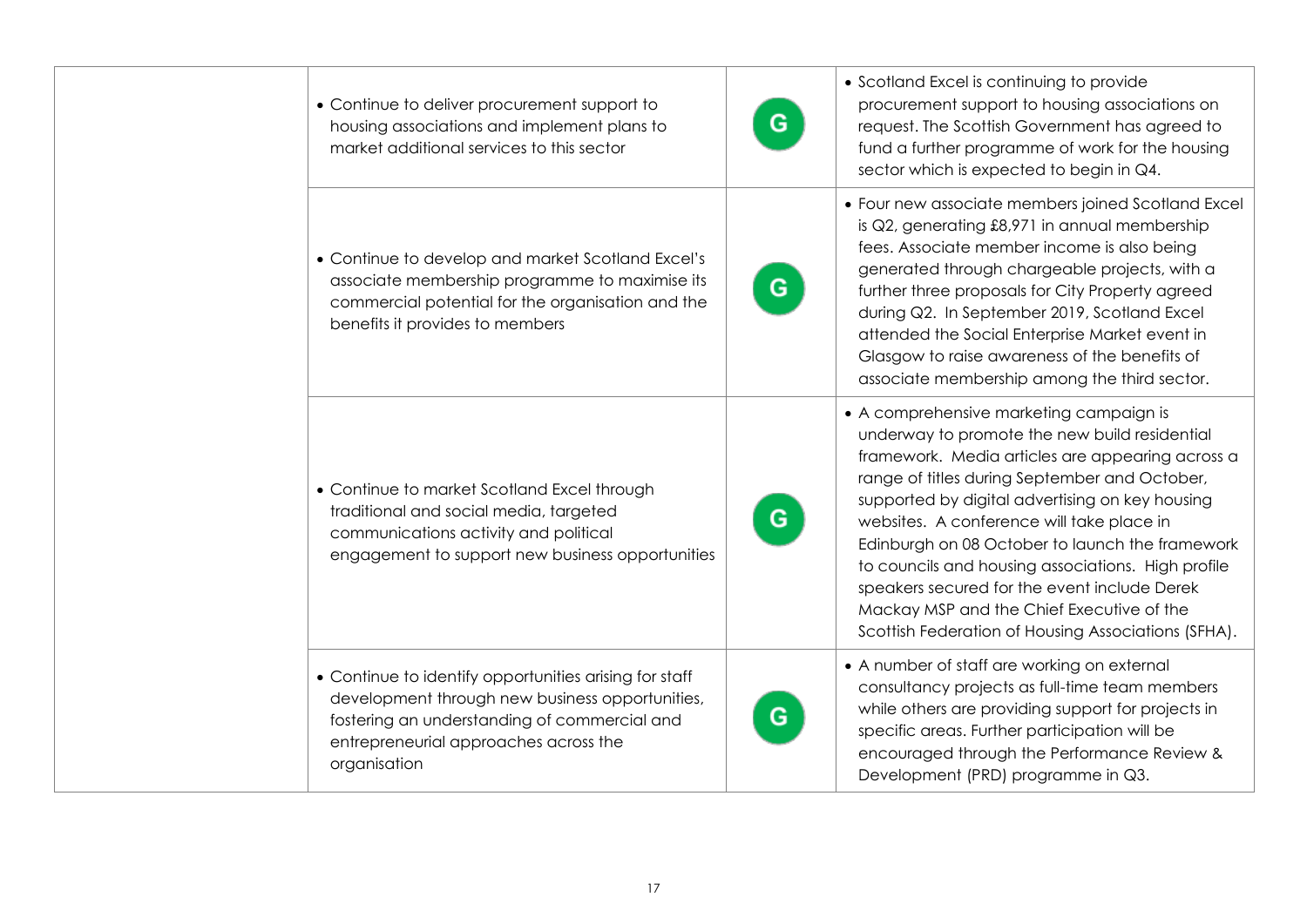| 4.4 Explore opportunities to<br>work with partners on the<br>development and delivery<br>of new business<br>opportunities | • Continue to explore opportunities to work in<br>partnership with other public sector bodies to<br>increase internal efficiency and/or improve service<br>delivery for customers, reporting on the findings to<br>inform future operational plans | G | • Scotland Excel is continuing to work with the<br>Improvement Service on the delivery of Academy<br>programmes, and has requested a meeting with<br>Skills Development Scotland to discuss potential<br>partnership opportunities. Other partnership<br>opportunities will be considered in the second half<br>of 2019-20 as part of a review of the organisation's<br>stakeholder landscape.               |
|---------------------------------------------------------------------------------------------------------------------------|----------------------------------------------------------------------------------------------------------------------------------------------------------------------------------------------------------------------------------------------------|---|--------------------------------------------------------------------------------------------------------------------------------------------------------------------------------------------------------------------------------------------------------------------------------------------------------------------------------------------------------------------------------------------------------------|
|                                                                                                                           | • Continue to manage Scotland Excel's partnership<br>with Crown Commercial Service (CCS) to ensure it<br>is delivering against customer expectations, and<br>explore opportunities to extend this partnership                                      | G | • Scotland Excel and Crown Commercial Service<br>(CCS) presented at a Scottish Greenfleet event in<br>Glasgow in August 2019. This was the third in a<br>series of Scottish events focusing on Ultra Low<br>Emission Vehicles (ULEVs) and electric vehicles. The<br>partnership with CCS continues to progress well,<br>and Scotland Excel attended a forum at their<br>Liverpool offices in September 2019. |
|                                                                                                                           | • Continue to provide procurement support to<br>SEEMIS in line with the partnership agreement                                                                                                                                                      | G | • A project plan for £1.5m of procurement activity is<br>being developed with SEEMIS to support Phase II of<br>the Next Generation management information<br>system for schools.                                                                                                                                                                                                                             |

| <b>Report Key</b> |                                                                                                                    |  |  |
|-------------------|--------------------------------------------------------------------------------------------------------------------|--|--|
| W                 | Project not yet started                                                                                            |  |  |
| R                 | Project or activity is currently stalled or significantly behind schedule                                          |  |  |
| $\overline{A}$    | Project or activity is progressing at a slower pace than anticipated and/or results have been weaker than expected |  |  |
| G                 | Project or activity is progressing in line with expected/agreed timelines and results                              |  |  |
|                   | Project completed                                                                                                  |  |  |